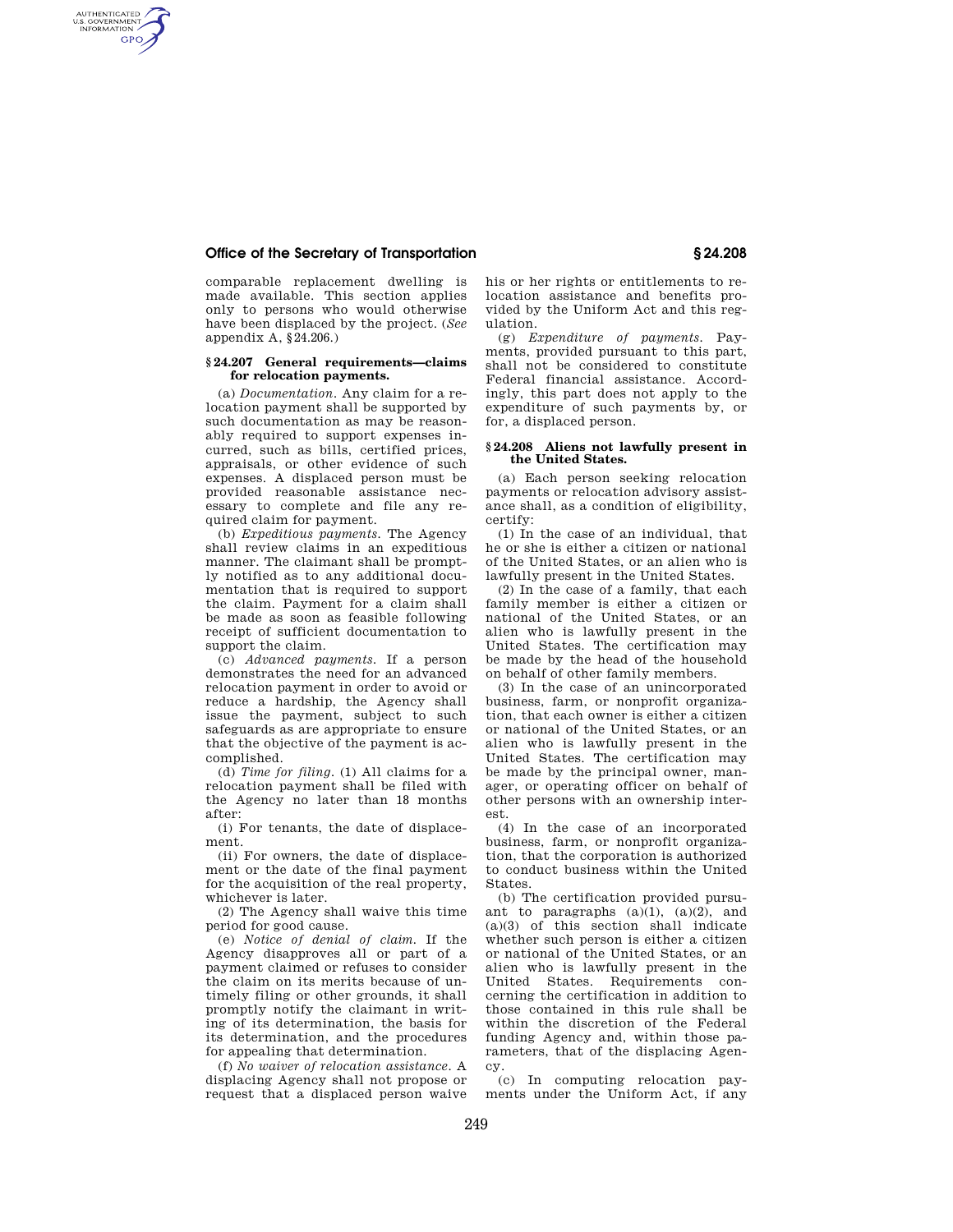member(s) of a household or owner(s) of an unincorporated business, farm, or nonprofit organization is (are) determined to be ineligible because of a failure to be legally present in the United States, no relocation payments may be made to him or her. Any payment(s) for which such household, unincorporated business, farm, or nonprofit organization would otherwise be eligible shall be computed for the household, based on the number of eligible household members and for the unincorporated business, farm, or nonprofit organization, based on the ratio of ownership between eligible and ineligible owners.

(d) The displacing Agency shall consider the certification provided pursuant to paragraph (a) of this section to be valid, unless the displacing Agency determines in accordance with paragraph (f) of this section that it is invalid based on a review of an alien's documentation or other information that the Agency considers reliable and appropriate.

(e) Any review by the displacing Agency of the certifications provided pursuant to paragraph (a) of this section shall be conducted in a nondiscriminatory fashion. Each displacing Agency will apply the same standard of review to all such certifications it receives, except that such standard may be revised periodically.

(f) If, based on a review of an alien's documentation or other credible evidence, a displacing Agency has reason to believe that a person's certification is invalid (for example a document reviewed does not on its face reasonably appear to be genuine), and that, as a result, such person may be an alien not lawfully present in the United States, it shall obtain the following information before making a final determination:

(1) If the Agency has reason to believe that the certification of a person who has certified that he or she is an alien lawfully present in the United States is invalid, the displacing Agency shall obtain verification of the alien's status from the local Bureau of Citizenship and Immigration (BCIS) Office. A list of local BCIS offices is available at *http:// www.uscis.gov/graphics/fieldoffices/* 

**§ 24.208 49 CFR Subtitle A (10–1–10 Edition)** 

*alphaa.htm.* Any request for BCIS verification shall include the alien's full name, date of birth and alien number, and a copy of the alien's documentation. (If an Agency is unable to contact the BCIS, it may contact the FHWA in Washington, DC, Office of Real Estate Services or Office of Chief Counsel for a referral to the BCIS.)

(2) If the Agency has reason to believe that the certification of a person who has certified that he or she is a citizen or national is invalid, the displacing Agency shall request evidence of United States citizenship or nationality from such person and, if considered necessary, verify the accuracy of such evidence with the issuer.

(g) No relocation payments or relocation advisory assistance shall be provided to a person who has not provided the certification described in this section or who has been determined to be not lawfully present in the United States, unless such person can demonstrate to the displacing Agency's satisfaction that the denial of relocation assistance will result in an exceptional and extremely unusual hardship to such person's spouse, parent, or child who is a citizen of the United States, or is an alien lawfully admitted for permanent residence in the United States.

(h) For purposes of paragraph (g) of this section, ''exceptional and extremely unusual hardship'' to such spouse, parent, or child of the person not lawfully present in the United States means that the denial of relocation payments and advisory assistance to such person will directly result in:

(1) A significant and demonstrable adverse impact on the health or safety of such spouse, parent, or child;

(2) A significant and demonstrable adverse impact on the continued existence of the family unit of which such spouse, parent, or child is a member; or

(3) Any other impact that the displacing Agency determines will have a significant and demonstrable adverse impact on such spouse, parent, or child.